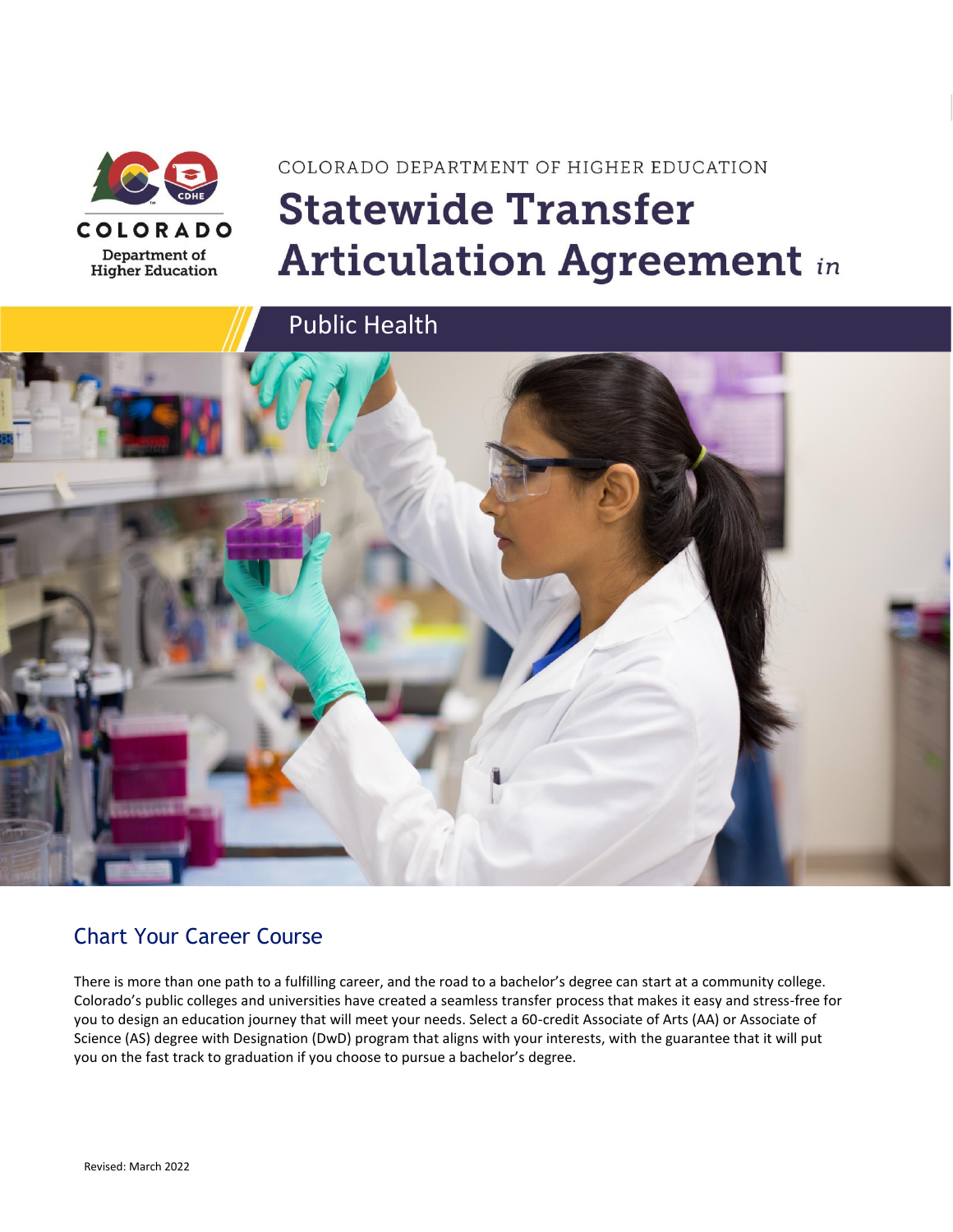# Introduction

The role of public health spans from small towns to the global stage and can impact millions of lives - a fact which is more evident now than in recent history. Epidemiologists, environmental health scientists, and health department directors are all examples of public health professionals. They work in a variety of ways to identify and solve health issues, whether preventing the spread of disease or researching the root causes of pollution and famine, and coordinate with schools, medical providers, employers, and other community partners to implement policies and promote wellness campaigns. If you have a deep desire to make a difference, improve lives, and create healthier communities, a career in this field may appeal to you.

In an associate program in Public Health, you will study psychology, learn about human disease, and explore the role of communication in public health. This degree is transferable to universities offering bachelor's degrees in Public Health and Human Services.

The first year of a Public Health program will include math and English courses to meet general education requirements. The completion of introductory math and English courses in your first year is proven to greatly increase the likelihood of crossing the graduation stage, boosting your momentum along the degree pathway you select. Other general education courses on your pathway will cover topics in Arts and Humanities, History, Social and Behavioral Sciences, and Natural and Physical Sciences.

Program-specific courses may begin soon as soon as your first semester. These courses will become more advanced as you move along your degree pathway. Through this sequence of courses, your knowledge of applying health sciences, advancing research, and evaluating effectiveness of public health efforts will grow and deepen. Coursework will include Introduction to Intro to Human Disease, Medical Anthropology, and Health Psychology. After completing a 60-credit associate degree, your degree pathway can continue with guaranteed transfer to a college that offers bachelor's degrees.

#### **Degree Pathway Knowledge & Skills**

- Public health sciences
- Interpersonal communication
- Cultural competency
- Analytical skills
- Policy development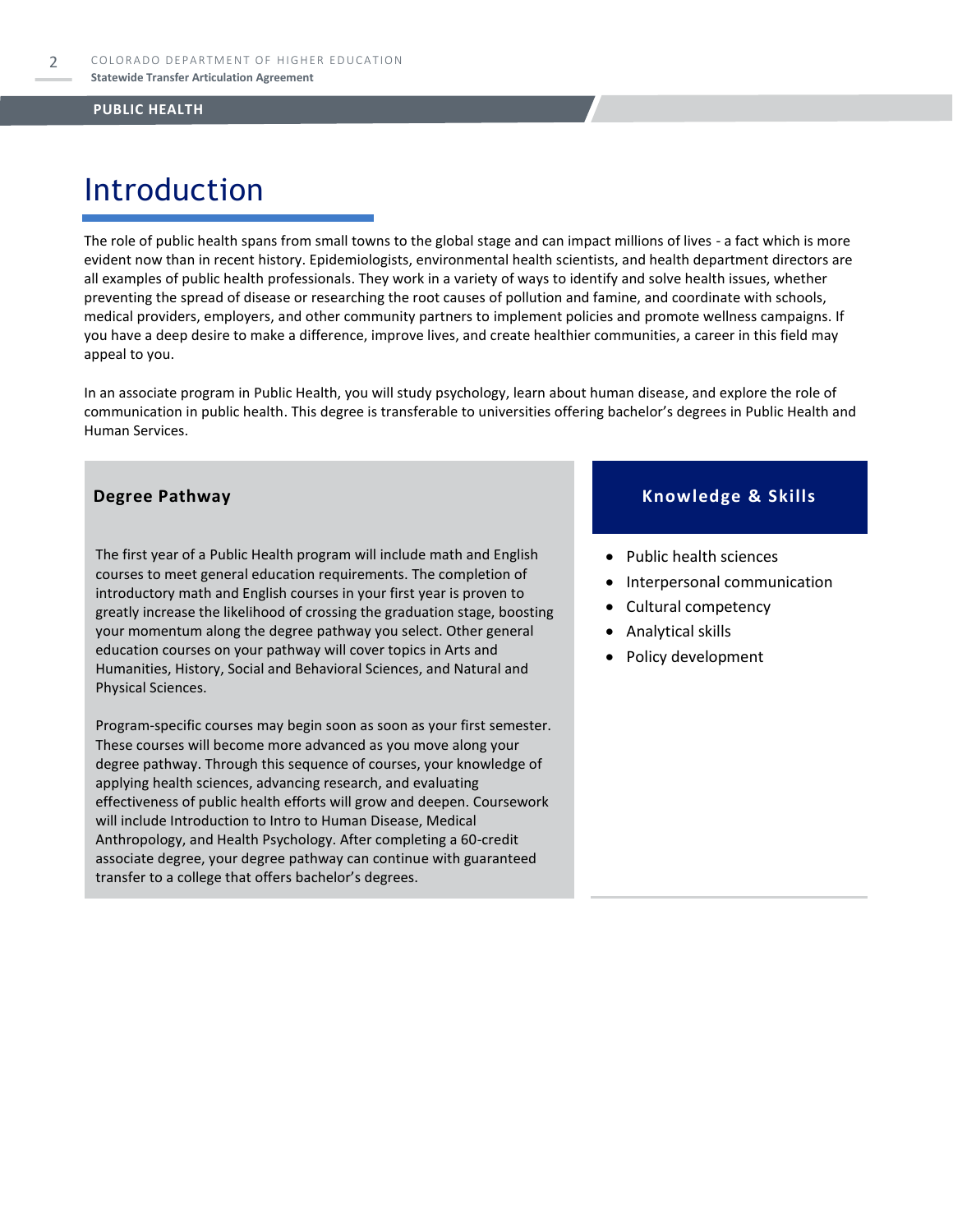# Participating Institutions

### **Earn an Associate Degree with Designation (DwD)**

*From one of these Colorado public community/junior colleges*

**Aims Community College** [A.A. Public Health] **Arapahoe Community College** [A.A. Public Health] **Colorado Mountain College** [A.A. Public Health] **Colorado Northwestern Community College** [A.A. Public Health] **Community College of Aurora** [A.A. Public Health]

**Community College of Denver** [A.A. Public Health] **Lamar Community College** [A.A. Public Health]

**Morgan Community College** [A.A. Public Health] **Northeastern Junior College** [A.A. Public Health] **Otero College** [A.A. Public Health] **Pikes Peak Community College** [A.A. Public Health] **Pueblo Community College** [A.A. Public Health] **Red Rocks Community College** [A.A. Public Health] **Trinidad State College** [A.A. Public Health]

#### **Earn a Bachelor's Degree**

*From one of these Colorado public four-year institutions*

**Fort Lewis College**  [B.A. Public Health]

**University of Colorado Denver** [B.A. Public Health]

**University of Northern Colorado** [B.S. Human Services]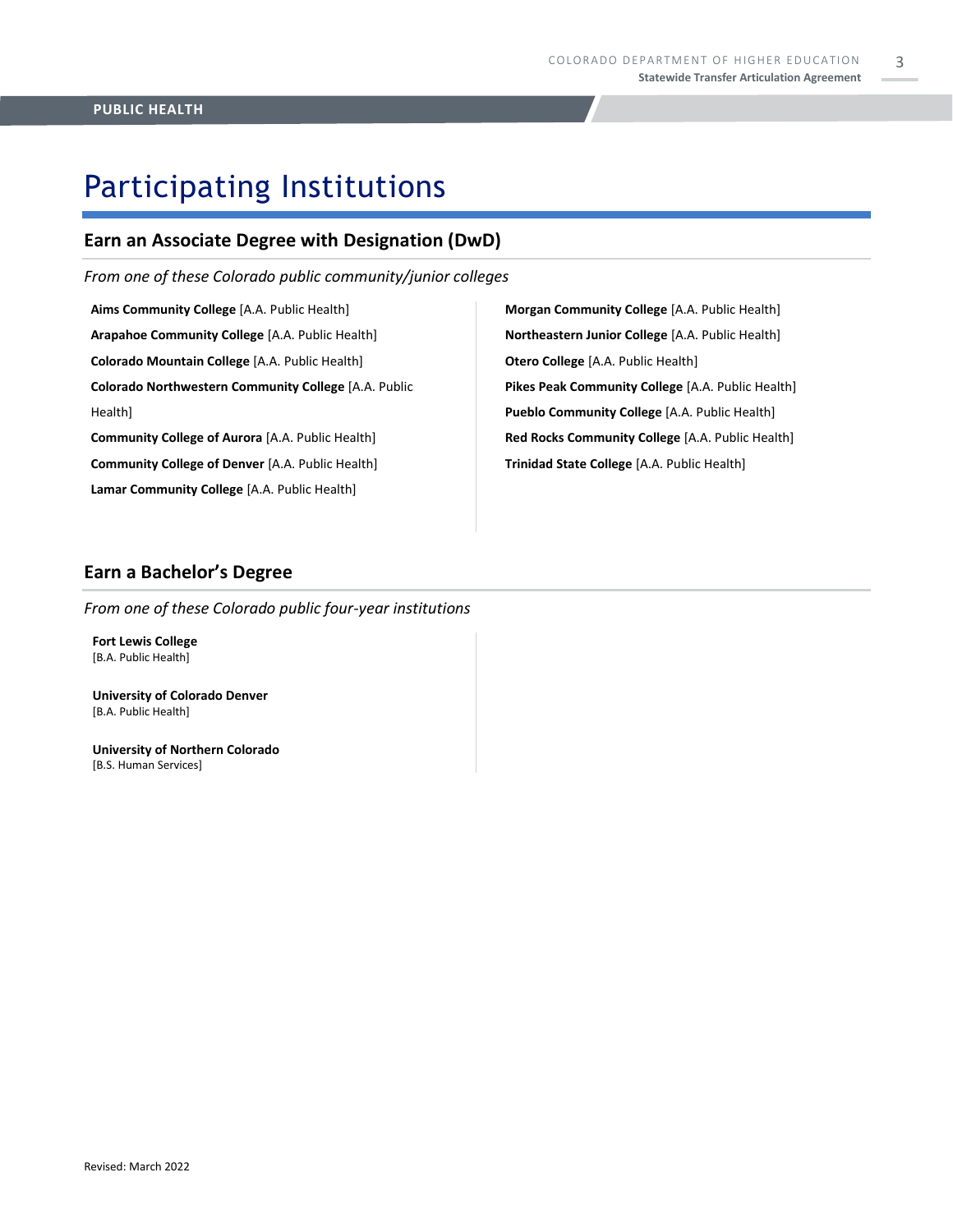# Prescribed Curriculum

### PUBLIC HEALTH

| Required Courses that Fulfill General Education Requirements<br>32-34 CREDIT HOURS |                               |                                                    |                                                                                                   |  |  |
|------------------------------------------------------------------------------------|-------------------------------|----------------------------------------------------|---------------------------------------------------------------------------------------------------|--|--|
|                                                                                    | <b>Credit</b><br><b>Hours</b> | <b>Community College</b><br>Course No.             | <b>Course Title or Category</b>                                                                   |  |  |
| (Written)<br><b>Communication</b>                                                  | 6                             |                                                    | Any (GT-CO1) course plus any (GT-CO2) course<br>-OR- Any (GT-CO2) course plus any (GT-CO3) course |  |  |
| <b>Mathematics</b>                                                                 | 3                             | MAT 135/1260                                       | Introduction to Statistics (GT-MA1)                                                               |  |  |
| <b>Arts &amp; Humanities</b>                                                       | 6                             |                                                    | Two GT Pathways Arts & Humanities courses<br>(GT-AH1, GT-AH2, GT-AH3, GT-AH4)                     |  |  |
| <b>History</b>                                                                     | 3                             |                                                    | One GT Pathways History course (GT-HI1)                                                           |  |  |
|                                                                                    | 3                             | PSY 101/1001                                       | General Psychology I (GT-SS3)                                                                     |  |  |
|                                                                                    | 3                             | Plus any one of the following:                     |                                                                                                   |  |  |
| Social &<br><b>Behavioral Sciences</b>                                             |                               | PSY 235/2440                                       | Human Growth & Development (GT-SS3)                                                               |  |  |
|                                                                                    |                               | PSY 240/2333                                       | Health Psychology (GT-SS3)                                                                        |  |  |
|                                                                                    |                               | PSY 249/2552                                       | Abnormal Psychology (GT-SS3)                                                                      |  |  |
|                                                                                    |                               | PSY 250/2220                                       | Dynamics of Racism & Prejudice                                                                    |  |  |
|                                                                                    | $8 - 10$                      | BIO 111/1111 and<br>BIO 112/1112                   | General College Biology I w/lab and General College Biology II<br>w/lab (5 credits each) (GT-SC1) |  |  |
|                                                                                    |                               | -OR- choose two of the following (4 credits each): |                                                                                                   |  |  |
| Natural &<br><b>Physical Sciences</b>                                              |                               | BIO 104/1004                                       | Biology: A Human Approach (GT-SC1)                                                                |  |  |
|                                                                                    |                               | BIO 105/1005                                       | Science of Biology w/lab (GT-SC1)                                                                 |  |  |
|                                                                                    |                               | ANT 111/1005                                       | Biological Anthropology w/lab (GT-SC1)                                                            |  |  |

| <b>Additional Required Courses*</b> |                               |                  |                                      | <b>12 CREDIT HOURS</b> |
|-------------------------------------|-------------------------------|------------------|--------------------------------------|------------------------|
|                                     | <b>Credit</b><br><b>Hours</b> | Course No.       | <b>Course Title</b>                  |                        |
|                                     | 3                             | Choose one from: |                                      |                        |
|                                     |                               | COM 115/1150     | <b>Public Speaking</b>               |                        |
|                                     |                               | COM 125/1250     | Interpersonal Communication (GT-SS3) |                        |
|                                     |                               | COM 220/2300     | Intercultural Communication (GT-SS3) |                        |
|                                     | 3                             | Choose one from: |                                      |                        |
|                                     |                               | PHI 112/1012     | Ethics (GT-AH3)                      |                        |
|                                     |                               | PHI 113/1013     | Logic (GT-AH3)                       |                        |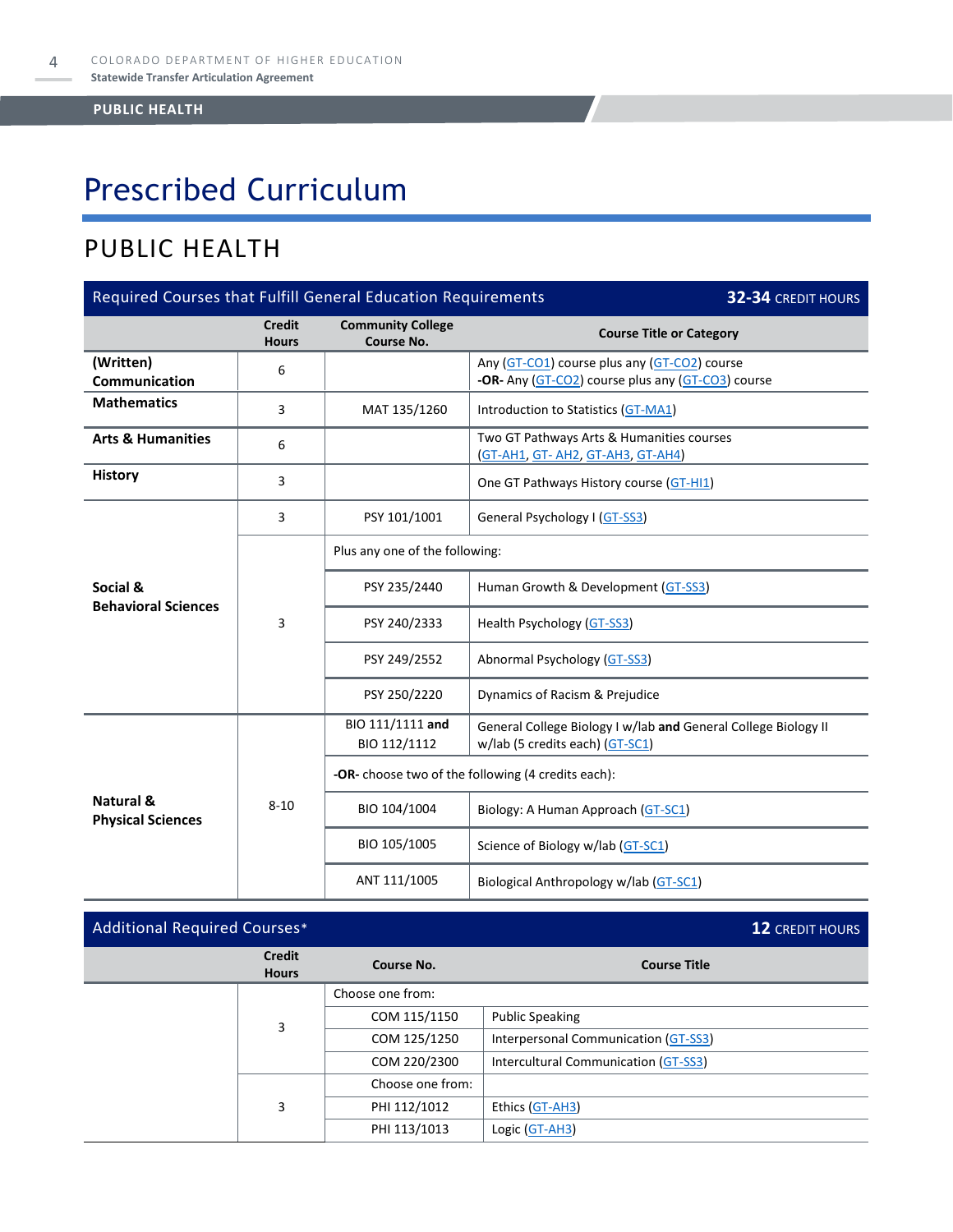|  | 3 | Choose one from: |                                                                 |  |  |
|--|---|------------------|-----------------------------------------------------------------|--|--|
|  |   | ANT 250/2550 **  | Medical Anthropology (GT-SS3)                                   |  |  |
|  |   | BIO 116/1016 *** | Intro to Human Disease (GT-SC2)                                 |  |  |
|  |   | PSY 227/2222     | Psychology of Death and Dying (GT-SS3)                          |  |  |
|  |   | PSY 240/2333 **  | Health Psychology (GT-SS3)                                      |  |  |
|  |   | SOC 237/2037     | Sociology of Death and Dying (GT-SS3)                           |  |  |
|  | 3 |                  | Choose one from GT-MA1, GT-SC1, or GT-SC2. Recommended courses: |  |  |
|  |   | BIO 204/2104     | Microbiology w/lab (GT-SC1)                                     |  |  |
|  |   | BIO 216/2116     | Human Pathophysiology                                           |  |  |
|  |   | ENV 101/1111     | Environmental Science w/lab (GT-SC1)                            |  |  |

*\**Please note: if these credits are *not* required for the *major* at a receiving 4-year institution, they will be applied to the bachelor's degree as *elective credit* toward *graduation*. Please check with the receiving institution to determine in which way these courses will be applied. *\*\** If not taken to fulfill the Social & Behavioral Science Requirement

*\*\*\** Course can be used to replace Health and Disease at Fort Lewis College

| Free Electives |                               |            | <b>14-16 CREDIT HOURS</b>                                                               |
|----------------|-------------------------------|------------|-----------------------------------------------------------------------------------------|
|                | <b>Credit</b><br><b>Hours</b> | Course No. | <b>Course Title</b>                                                                     |
|                |                               |            | Choose in consultation with a program advisor at the receiving<br>four-year institution |

Total **60** CREDIT HOURS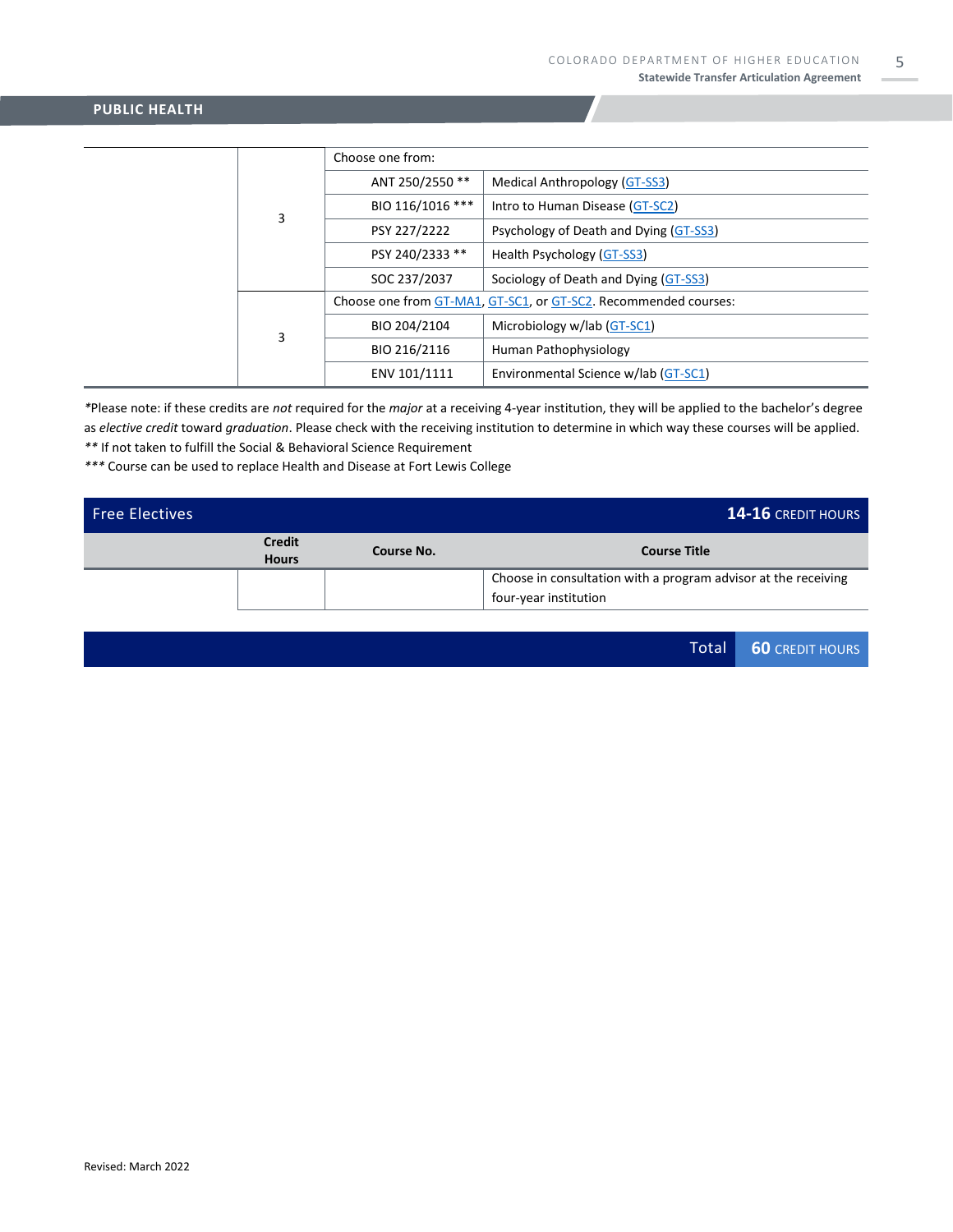# Course Planner

### PUBLIC HEALTH DEGREE PLAN

STUDENT NAME

| Institution:                   |                   |                     |                     |                  |  |  |
|--------------------------------|-------------------|---------------------|---------------------|------------------|--|--|
| Semester                       | <b>Course No.</b> | <b>Course Title</b> | <b>Credit Hours</b> | <b>Completed</b> |  |  |
|                                |                   |                     |                     |                  |  |  |
|                                |                   |                     |                     |                  |  |  |
|                                |                   |                     |                     |                  |  |  |
|                                |                   |                     |                     |                  |  |  |
|                                |                   |                     |                     |                  |  |  |
|                                |                   |                     |                     |                  |  |  |
| <b>Total Credits Completed</b> |                   |                     |                     |                  |  |  |

| Institution: |                                |                     |                     |                  |  |  |  |
|--------------|--------------------------------|---------------------|---------------------|------------------|--|--|--|
| Semester     | <b>Course No.</b>              | <b>Course Title</b> | <b>Credit Hours</b> | <b>Completed</b> |  |  |  |
|              |                                |                     |                     |                  |  |  |  |
|              |                                |                     |                     |                  |  |  |  |
|              |                                |                     |                     |                  |  |  |  |
|              |                                |                     |                     |                  |  |  |  |
|              |                                |                     |                     |                  |  |  |  |
|              |                                |                     |                     |                  |  |  |  |
|              | <b>Total Credits Completed</b> |                     |                     |                  |  |  |  |

| Institution: |                   |                     |                                |                  |  |  |
|--------------|-------------------|---------------------|--------------------------------|------------------|--|--|
| Semester     | <b>Course No.</b> | <b>Course Title</b> | <b>Credit Hours</b>            | <b>Completed</b> |  |  |
|              |                   |                     |                                |                  |  |  |
|              |                   |                     |                                |                  |  |  |
|              |                   |                     |                                |                  |  |  |
|              |                   |                     |                                |                  |  |  |
|              |                   |                     |                                |                  |  |  |
|              |                   |                     |                                |                  |  |  |
|              |                   |                     | <b>Total Credits Completed</b> |                  |  |  |

| Institution:                   |                   |                     |                     |                  |  |  |
|--------------------------------|-------------------|---------------------|---------------------|------------------|--|--|
| Semester                       | <b>Course No.</b> | <b>Course Title</b> | <b>Credit Hours</b> | <b>Completed</b> |  |  |
|                                |                   |                     |                     |                  |  |  |
|                                |                   |                     |                     |                  |  |  |
|                                |                   |                     |                     |                  |  |  |
|                                |                   |                     |                     |                  |  |  |
|                                |                   |                     |                     |                  |  |  |
|                                |                   |                     |                     |                  |  |  |
| <b>Total Credits Completed</b> |                   |                     |                     |                  |  |  |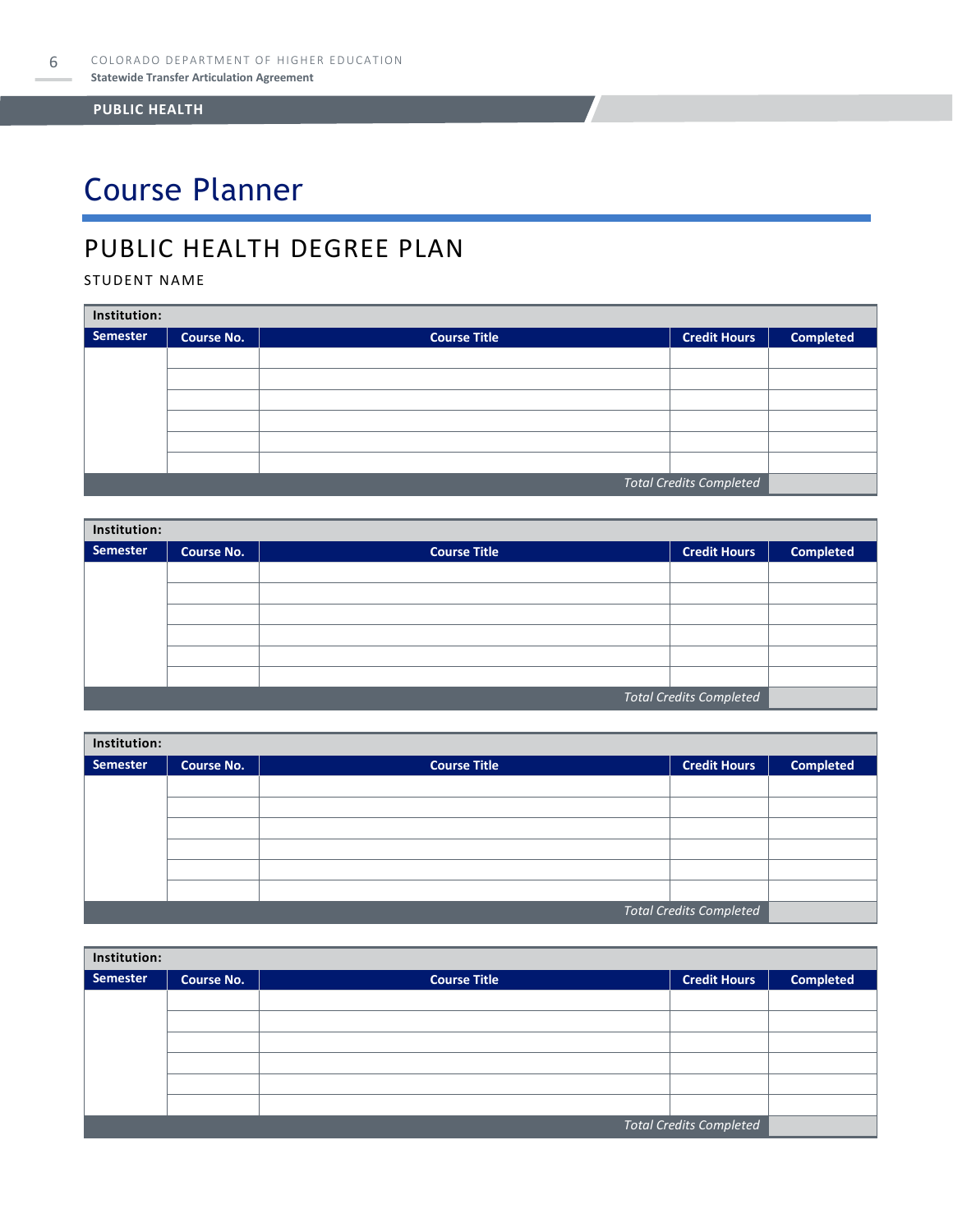# Contractual Language

#### **INTRODUCTION**

A statewide transfer articulation agreement identifies the community college courses students need to take in order to graduate from a community college with a 60-credit Associate of Arts (AA) or Associate of Science (AS) degree with designation (DwD). Students are responsible for informing the admissions counselor or transfer advisor at their receiving four-year institution that they are completing a DwD.

It is important for students to understand that completion of an AA or AS degree within two years requires them to complete an average of 15 credits per semester (or 30 credits per year). Also, research shows that students who take classes in their major area within their first 30 credit hours are more likely to persist and graduate.

The guarantees and limitations below describe the minimum requirements to which all participating institutions have agreed. Students who believe an institution is not meeting the guarantees described below can file a complaint with the [CDHE.](https://highered.colorado.gov/filing-student-complaint)

#### **GUARANTEES**

Students who complete a DwD pursuant to the prescribed curriculum in this statewide transfer articulation agreement **and** pass all 60 credits with a C- or higher **and** are admitted to the receiving institution's corresponding degree program (see cover page) are guaranteed the following:

- 1. Junior standing with no more than 60 remaining credits to meet the graduation requirements for the baccalaureate degree program covered by this articulation agreement.
- 2. Completion of the receiving institution's lower division general education requirements as defined by the GT Pathways curriculum.
- 3. The same graduation requirements as students who begin and complete this degree program at the four-year institution.
- 4. Admission to all Colorado public baccalaureate awarding institutions (*except* Colorado School of Mines) is guaranteed to applicants who have completed any AA or AS degree from a Colorado public two-year institution after high school graduation, provided certain requirements are met. To see these requirements, please refer to the Colorado Commission on Higher Education's [Admissions](https://highered.colorado.gov/sites/highered/files/2020-03/i-partf_0.pdf)  [Standards Policy](https://highered.colorado.gov/sites/highered/files/2020-03/i-partf_0.pdf), section titled "Guaranteed Transfer Admissions" [here.](https://highered.colorado.gov/educators/policy-funding/cche-policies-procedures) Please note: Students transferring to a University of Colorado institution (Boulder, Colorado Springs, Denver) must satisfy the CU System's MAPS (Minimum Academic Preparation Standards) requirement.
- 5. Per the Commission's [Prior Learning Assessment](https://highered.colorado.gov/sites/highered/files/2020-03/i-partx.pdf) policy, section 2.07, and pursuant to Colorado Revised Statutes §23-1-108 (7)(b)(II)(A), "a state institution of higher education that admits as a junior a student who holds an associate of arts degree, associate of applied science degree, or associate of science degree that is the subject of a statewide degree transfer agreement shall not require the student to complete any additional courses to fulfill general education requirements", and that the receiving institution of higher education is responsible for the total cost of tuition "for any credit hours that exceed the total credit hours required for a native student or that extend the total time to receive the degree beyond that required for a native student".
- 6. The Commission's Prior Learning Assessment policy also states "every Colorado public institution of higher education shall accept in transfer from within the institution and from other state institutions of higher education prior learning assessment credit awarded for GT Pathways requirements" (section 3.01), and "Colorado public institutions of higher education shall not prohibit students from meeting general education/GT Pathways requirements with prior learning assessment credit" (section 3.02).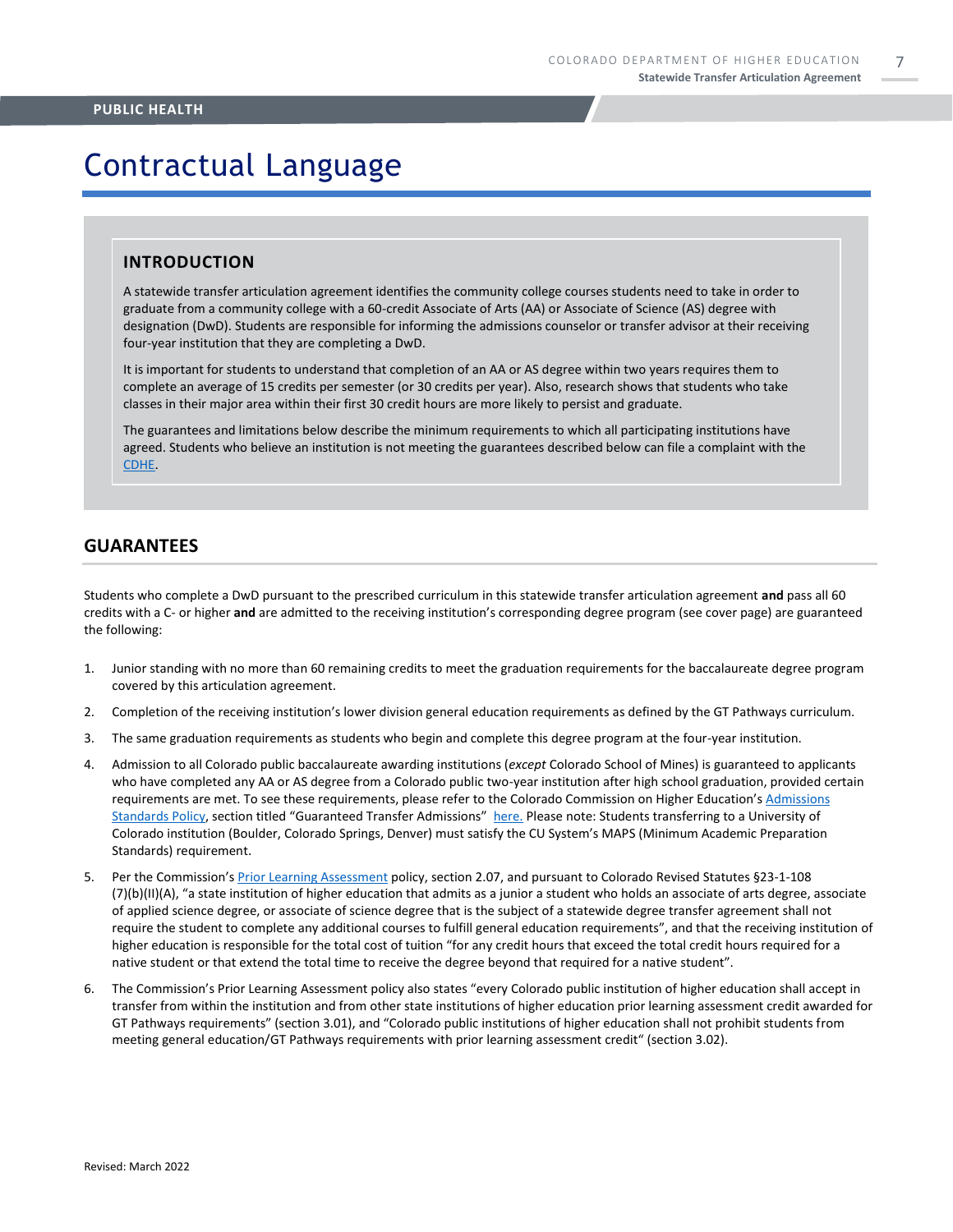#### **LIMITATIONS**

- 1. Students must meet all admission and application requirements at the receiving institution including the submission of all required documentation by stated deadlines. Students are advised to consult with the Office of Admissions at the institution to which they intend to transfer.
- 2. Only courses with grades of C- or higher are guaranteed to transfer.
- 3. Admission to a receiving institution does not guarantee enrollment in a specific degree program. Some programs at receiving institutions have controlled entry due either to space limitations or academic requirements.
- 4. The credit and course transfer guarantees described in this agreement apply to the specific degree programs covered by this agreement (see cover page). If the student changes majors, receiving institutions will evaluate application of the courses designated in this agreement to other degree programs on a course-by-course basis.
- 5. Students are allowed to use credits awarded by exam, such as AP (Advanced Placement) and IB (International Baccalaureate), as long as those exams are listed on the exam table[s here,](https://highered.colorado.gov/get-credit-for-what-you-already-know) or may use challenge exams to fulfill GT Pathways requirements (not necessarily major requirements) and those credits are guaranteed to transfer and apply to GT Pathways requirements at the receiving institution per the Colorado Commission on Higher Education's Policy I, X: Prior Learning Assessment. See the [entire policy](https://highered.colorado.gov/sites/highered/files/2020-03/i-partx.pdf) for more information.
- 6. The receiving institution shall accept all applicable credits earned within ten years of transfer to the receiving institution. Credits earned more than ten years earlier will be evaluated on a course-by-course basis.
- 7. All the courses a student needs to take in the associate degree program covered by this statewide transfer articulation agreement are listed in the prescribed curriculum. Course substitutions are allowed as long as the student and both the sending and receiving institutions agree to the substitution; such agreement should be documented in writing and the student should keep a copy until the baccalaureate degree is conferred. Note that if students substitute a course, then this is no longer a statewide agreement and some of the guarantees are only for the receiving institution that agreed to the substitution. **Any additional courses taken in the discipline covered by this agreement might not count toward the requirements of the major at the receiving institution.** Students can avoid this problem by taking no more courses in the discipline beyond those identified in the prescribed curriculum. STUDENTS SHOULD CONSULT THE PROGRAM ADVISOR AT THE RECEIVING INSTITUTION FOR GUIDANCE. Any advisement from an academic advisor should be obtained IN WRITING.
- Students seeking K-12 teacher licensure may not use this agreement because teacher preparation programs have different requirements for educator licensure.

*Because of the limitations above, students must consult with the Office of Admissions at the institution to which they are transferring.*

#### **Addendum to Agreement**

Students who do not complete an AA/AS degree can use the prescribed curriculum in a statewide transfer articulation agreement as a common advising guide for transfer to all public institutions that offer the designated bachelor's degree program. Please note the following:

- 1. Students are guaranteed application of general education courses completed with a C- or higher in the prescribed curriculum in this agreement up to the established maximum in each GT Pathways content area.
- 2. Except in special cases (e.g., the partial completion of a required sequence of courses or variation in the number of credit hours institutions award for course equivalents), students can expect that courses specified within the prescribed curriculum in this agreement, successfully completed with a C- or higher, will fulfill the relevant course requirements in the designated major.
- 3. Receiving institutions will evaluate all courses other than those specified in this agreement on a course-by-course basis.

Students transferring without a completed AA/AS degree must consult with the Office of Admissions at the institution to which they are transferring to review the issues identified above, and to make sure they meet all admission and application requirements at the receiving institution, including the submission of all required documentation by stated deadlines.

This agreement will be reviewed by disciplinary faculty no less frequently than every five years. *The agreement will remain in force until such time as it is formally modified or terminated.*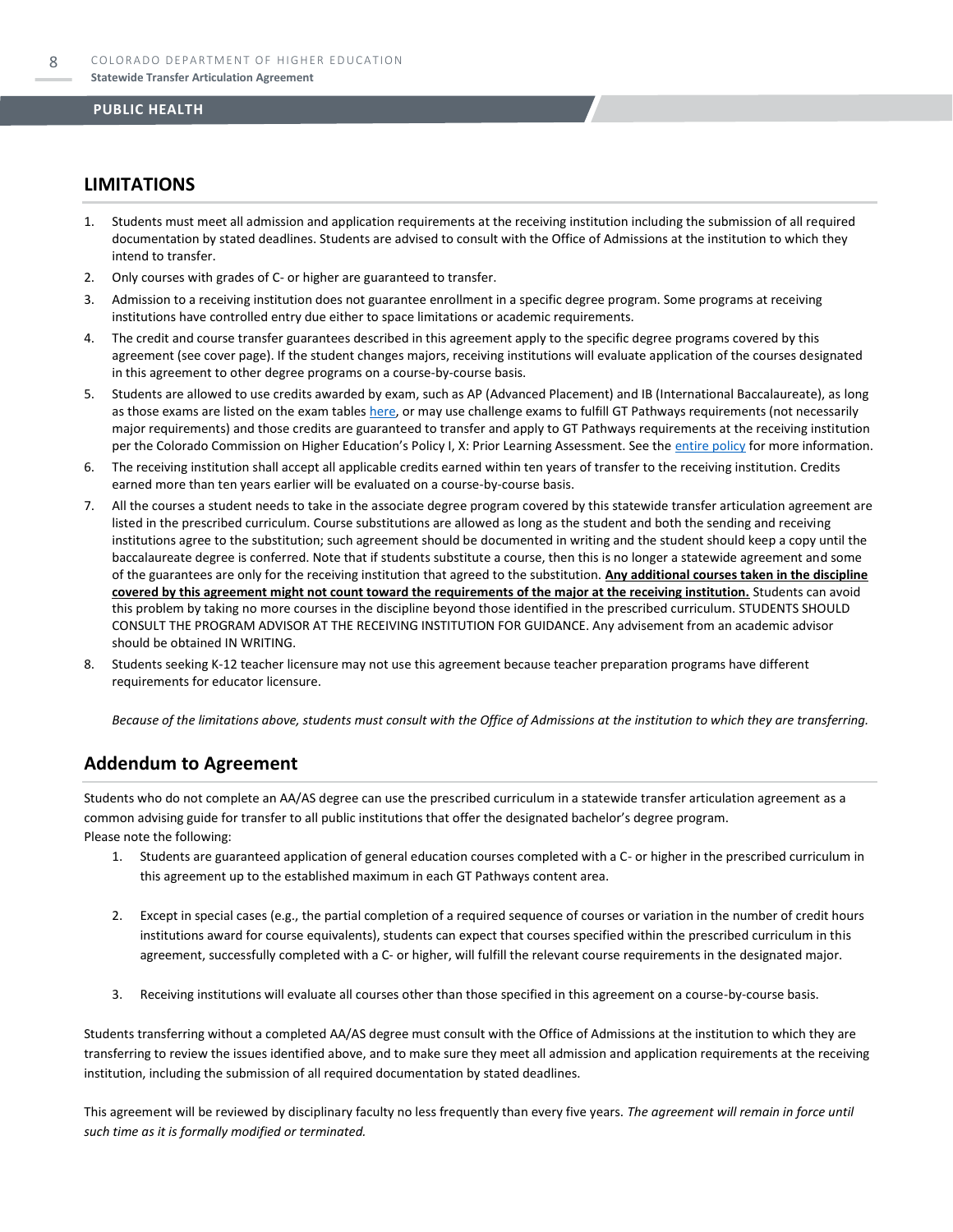The Department of Higher Education – in consultation with the General Education Council – may make minor technical changes to this agreement on behalf of participating institutions. The most current version of the agreement can be found on the [CDHE website.](https://highered.colorado.gov/transfer-degrees) Institutions that wish to join or withdraw from this agreement should consult the Division of Academic Affairs at the Colorado Department of Higher Education. Terms and processes are outlined in the Commission's policy on Statewide Transfer and GT Pathways, available at the CDHE [website.](https://highered.colorado.gov/educators/policy-funding/general-education-ge-council/gtpathways/transfer-agreements)

A paper or hard copy of this document may not be the most current version of the agreement—check th[e website](https://highered.colorado.gov/transfer-degrees) of the Colorado Department of Higher Education for the most current version.

*Signatures from institutional/system Chief Academic Officers for all participating institutions, as listed on the cover page, have signed this agreement. Signatures of Chief Academic Officers, who possess or have been delegated authority to enter into this agreement on behalf of their institution or institutions (in some cases by the institutional or system governing board), are on file in the Division of Academic Affairs at the Colorado Department of Higher Education.*